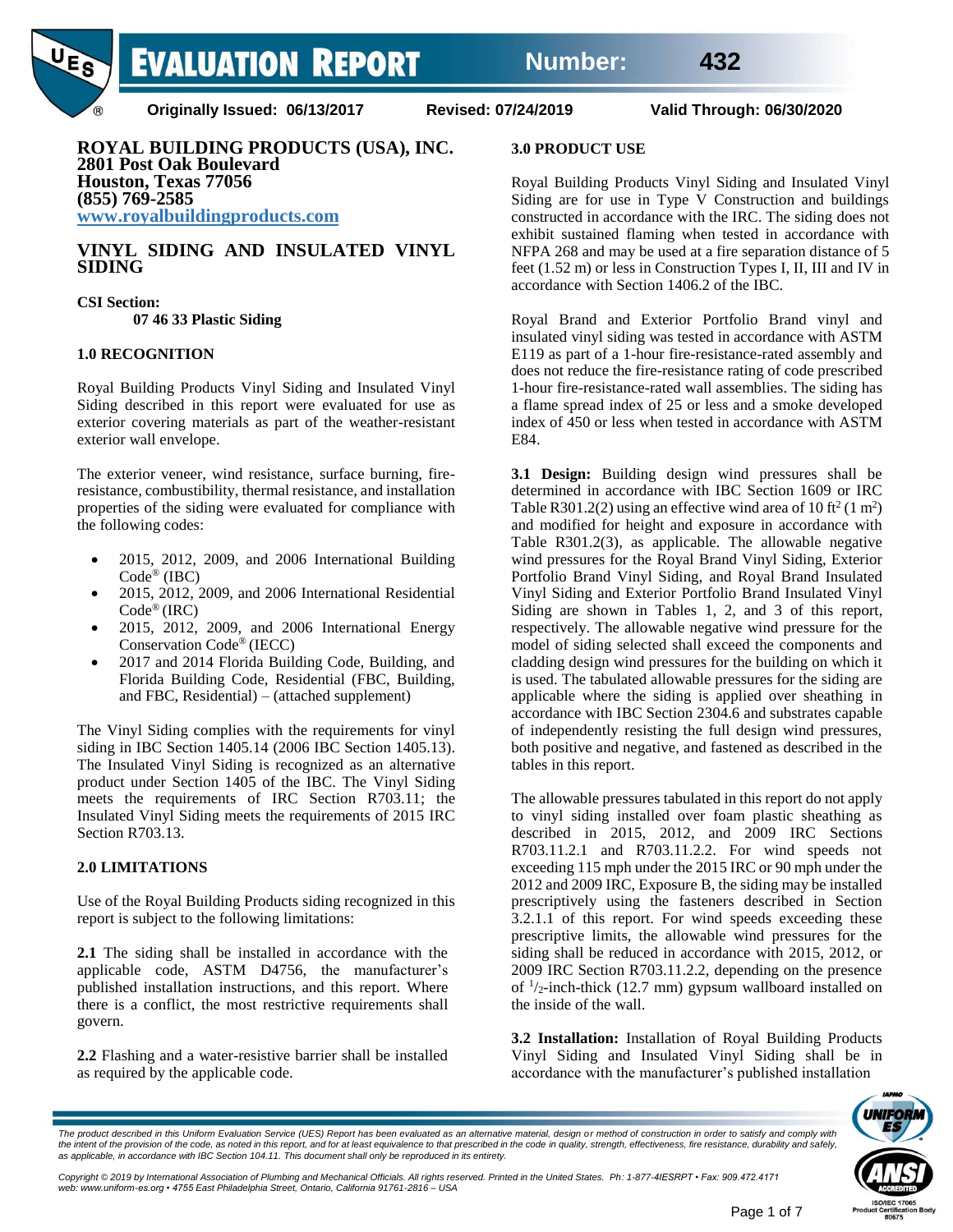

**Originally Issued: 06/13/2017 Revised: 07/24/2019 Valid Through: 06/30/2020**

instructions, the applicable code, and this report. The installation instructions and this report shall be available for quality control purposes during installation. The siding shall be installed in accordance with IBC Section 1405.14 (2006 IBC Section 1405.13) or IRC Section R703.11 and 2015 IRC Table R703.3(1) (2012, 2009, or 2006 IRC Table R703.4), as applicable, and ASTM D4756 using the fastening specifications in Tables 1, 2, or 3 of this report, and this section, as applicable.

The siding shall be installed over an approved water resistive barrier on walls flashed to prevent moisture intrusion and redirect it to the exterior. The siding joints shall overlap in accordance with the installation instructions to provide weather protection for the exterior walls. Protection against condensation in the wall assembly shall be provided in accordance with the applicable code. The siding shall be installed to allow movement of the siding panels due to temperature changes per ASTM D4756. The panels shall be fastened using corrosion-resistant fasteners at the maximum on-center spacing given in Tables 1, 2 or 3 of this report, as applicable, to minimum 0.42-specificgravity wood substrate or equivalent.

**3.2.1 Installation of unbacked vinyl siding over foam plastic sheathing:**

**3.2.1.1 Installation for wind speeds not exceeding 115 mph (2015 IRC) or 90 mph (2012 and 2009 IRC) Exposure B:** Under the IRC where the wind speeds do not exceed 115 mph (2015 IRC) or 90 mph (2012 and 2009 IRC) Exposure B, Royal Building Products Vinyl Siding may be installed over foam plastic sheathing in accordance with 2015, 2012, or 2009 IRC Section R703.11.2.1. One-halfinch-thick (12.7 mm) gypsum wallboard shall be installed on the inside of the wall, and minimum 0.120-inch-shankdiameter (3.05 mm) nails with minimum 0.313-inchdiameter (7.95 mm) heads shall be spaced at maximum 16 inches on center (406 mm) and penetrate minimum  $1\frac{1}{4}$ inches (31.8 mm) into wood substrate.

**3.2.1.2 Installation for wind speeds exceeding 115 mph (2015 IRC) or 90 mph (2012 and 2009 IRC) Exposure B:** For wind conditions exceeding 115 mph (2015 IRC) or 90 mph (2012 and 2009 IRC) Exposure B, Royal Building Products Vinyl Siding may be installed over foam plastic sheathing in accordance with 2015, 2012, or 2009 IRC Section R703.11.2.2. Fastening shall remain as specified in Tables 1 and 2 for the model of siding selected, however, the allowable wind pressures for the siding shall be reduced in accordance with 2015, 2012, or 2009 IRC Section R703.11.2.2, depending on the presence of  $\frac{1}{2}$ -inch-thick (12.7 mm) gypsum wallboard installed on the inside of the wall.

# **4.0 PRODUCT DESCRIPTION**

Royal Building Products Vinyl Siding is siding meeting ASTM D3679 as required by IBC Section 1404.9 and IRC

Section R703.11. The Vinyl Siding is made of polyvinyl chloride (PVC).

Royal Building Products Insulated Vinyl Siding is foam backed siding meeting ASTM D7793 as required by 2015 IRC Section R703.13. The Vinyl Siding is made of polyvinyl chloride (PVC) with a foam plastic backer.

The siding is available in various profiles for both horizontal and vertical installation and for use as soffit. The siding Brands, Product Families and Styles are described in Tables 1, 2, and 3 of this report. Various accessories such as flashing, corner moldings, and window trim are available for use with the siding products.

# **5.0 IDENTIFICATION**

A label is affixed to the packaging and includes the Royal Building Products name or trademark, the manufacturer's address, and the product model number. The packaging for the unbacked vinyl siding includes the words "Conforms to ASTM D3679"; the packaging for the insulated vinyl siding includes the words "Conforms to ASTM D7793". The label also includes the Evaluation Report Number (ER-432) and the IAPMO Uniform ES Mark of Conformity. Either Mark of Conformity may be used as shown below:



#### **6.0 SUBSTANTIATING DATA**

**6.1** Reports of testing in accordance with ASTM D3679 and ASTM D7793 as required by ICC-ES Acceptance Criteria for Vinyl Siding (AC37), dated February 2014.

**6.2** Reports of testing in accordance with Section 3.3 of ICC-ES AC37, dated February 2014 to determine an alternative pressure equalization factor for the insulated vinyl siding.

**6.3** Reports of Surface Burning Characteristics testing in accordance with ASTM E84.

**6.4** Reports of fire-resistance testing in accordance with ASTM E119.

**6.5** Reports of ignitability testing in accordance with NFPA 268.

**6.6** The manufacturer's quality control documentation.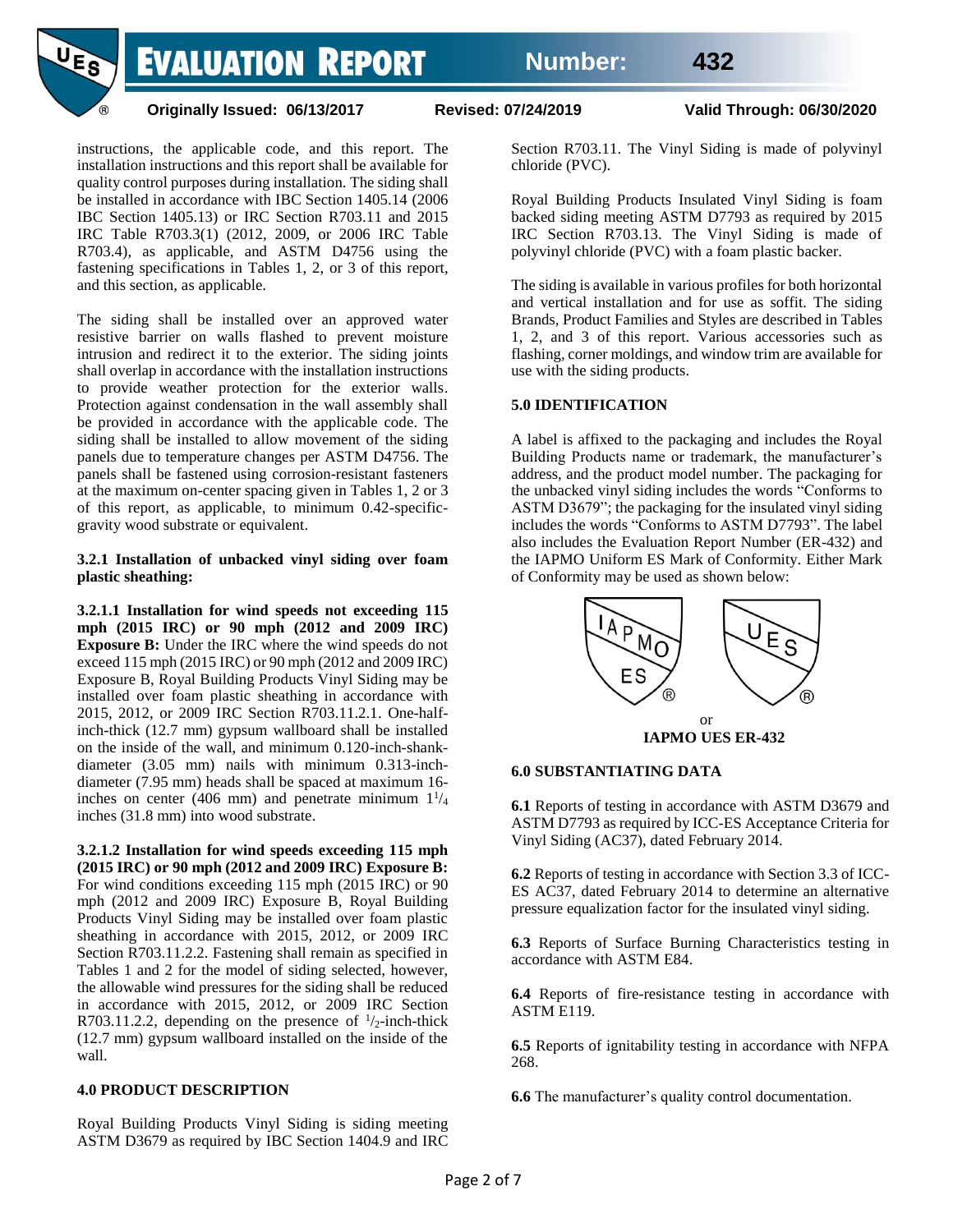

**Originally Issued: 06/13/2017 Revised: 07/24/2019 Valid Through: 06/30/2020**

# **7.0 STATEMENT OF RECOGNITION**

This evaluation report describes the results of research carried out by IAPMO Uniform Evaluation Service on Royal Building Products Vinyl Siding and Insulated Vinyl Siding manufactured in Woodbridge, Ontario, Canada and Columbus, Ohio to assess conformance to the codes shown in Section 1.0 of this report, and serves as documentation of the product certification.

Brian Dorber

**Brian Gerber, P.E., S.E. Vice President, Technical Operations Uniform Evaluation Service**

**Richard Beck, PE, CBO, MCP Vice President, Uniform Evaluation Service**

**GP Russ Chaney CEO, The IAPMO Group**

**For additional information about this evaluation report please visit [www.uniform-es.org](http://www.uniform-es.org/) or email us a[t info@uniform-es.org](mailto:info@uniform-es.org)**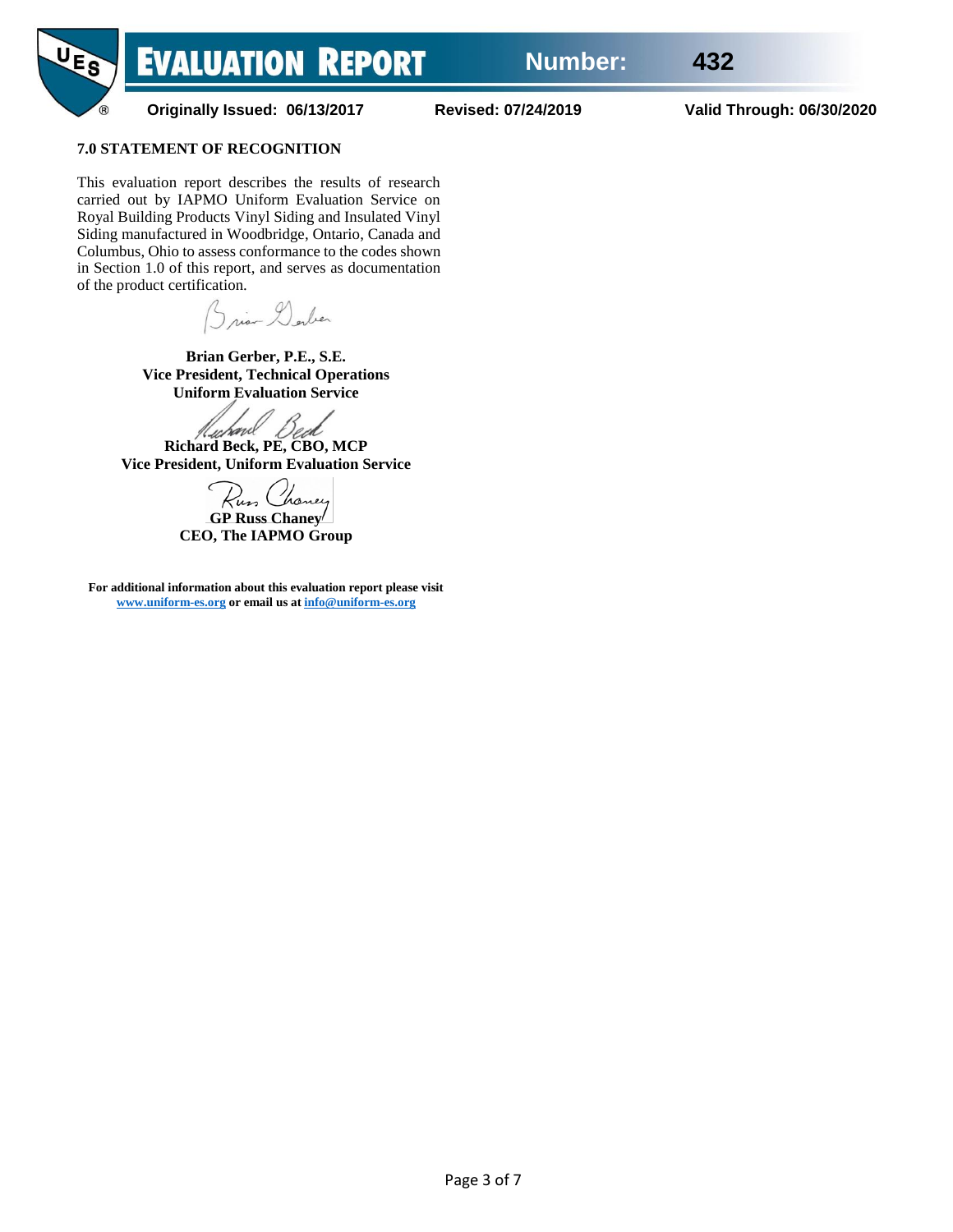

# **Originally Issued: 06/13/2017 Revised: 07/24/2019 Valid Through: 06/30/2020**

|                       |                  | TABLE 1 - ROYAL BRAND VINYL SIDING |             |                  |                          |                                  |                                               |
|-----------------------|------------------|------------------------------------|-------------|------------------|--------------------------|----------------------------------|-----------------------------------------------|
| <b>Product Family</b> | Product Code     | Product Style                      | Orientation | Exposure<br>(in) | <b>Thickness</b><br>(in) | Installation Method <sup>1</sup> | Allowable Negative Wind<br>Load (psf) IBC/IRC |
|                       | RWD45            | Double 4.5" Traditional            | Horizontal  | 9                | 0.046                    | Standard                         | 102                                           |
| Woodland              | RWD45D           | Double 4.5" Designer               | Horizontal  | 9                | 0.046                    | Standard                         | 111                                           |
|                       | <b>RWBB</b>      | <b>Board and Batten</b>            | Vertical    | $\overline{7}$   | 0.046                    | Standard                         | 83                                            |
|                       | ESTD4            | Double 4" Traditional              | Horizontal  | 8                | 0.044                    | Standard                         | 77                                            |
|                       | ESTD45D          | Double 4.5" Designer               | Horizontal  | 9                | 0.044                    | Standard                         | 77                                            |
| Estate                | ESTD5D           | Double 5" Designer                 | Horizontal  | 10               | 0.044                    | Standard                         | 56                                            |
|                       | RCCOL6           | Single 6" Beaded                   | Horizontal  | 6.5              | 0.044                    | Standard                         | 69                                            |
|                       | RED4             | Double 4" Traditional              | Horizontal  | 8                | 0.042                    | Standard                         | 65                                            |
| Residential           | RED45            | Double 4.5" Traditional            | Horizontal  | 9                | 0.042                    | Standard                         | 89                                            |
|                       | RED45D           | Double 4.5" Designer               | Horizontal  | 9                | 0.042                    | Standard                         | 89                                            |
|                       | RET3D            | Triple 3" Traditional              | Horizontal  | 9                | 0.042                    | Standard                         | 89                                            |
|                       | RCD4             | Double 4" Traditional              | Horizontal  | 8                | 0.040                    | Standard                         | 81                                            |
|                       | RCD4D            | Double 4" Designer                 | Horizontal  | 8                | 0.040                    | Standard                         | 81                                            |
|                       | RCD45D           | Double 4.5" Designer               | Horizontal  | 9                | 0.040                    | Standard                         | 74                                            |
| Crest                 | RCD <sub>5</sub> | Double 5" Traditional              | Horizontal  | 10               | 0.040                    | Standard                         | 65                                            |
|                       | RCD5D2           | Double 5" Designer                 | Horizontal  | 10               | 0.040                    | Standard                         | 65                                            |
|                       | <b>RCD4V10</b>   | Vertical Double 4"                 | Vertical    | 8                | 0.040                    | Standard                         | 56                                            |
|                       | RC <sub>8</sub>  | Single 8" Traditional              | Horizontal  | 8                | 0.040                    | Standard                         | 65                                            |
| Soffit as Siding      | RSD5VSBF         | Vertical Double 5"                 | Vertical    | 10               | 0.042                    | Standard                         | 40                                            |
|                       | GEND45           | Double 4.5" Traditional            | Horizontal  | 9                | 0.040                    | Standard                         | 74                                            |
| Genesis (Crest)       | GEND45D          | Double 4.5" Designer               | Horizontal  | 9                | 0.040                    | Standard                         | 74                                            |
|                       | GENT3            | Triple 3" Traditional              | Horizontal  | 9                | 0.040                    | Standard                         | 74                                            |

S.I. Units: 1 inch = 25.4 mm, 1 psf = 47.9 Pa

1. For horizontal siding- Standard fastening shall be minimum 0.120-inch diameter, smooth-shank roofing nails with 0.438-inch diameter heads. The fasteners shall be minimum 1 1/2 inches in length and penetrate minimum 1 1/4 inches into wood substrate at maximum 16 inches on-center.

For vertical siding- Standard fastening shall be minimum 0.120-inch diameter, smooth-shank roofing nails with 0.438-inch diameter heads. The fasteners shall penetrate minimum 1/2-inch into wood substrate at maximum 12 inches on-center.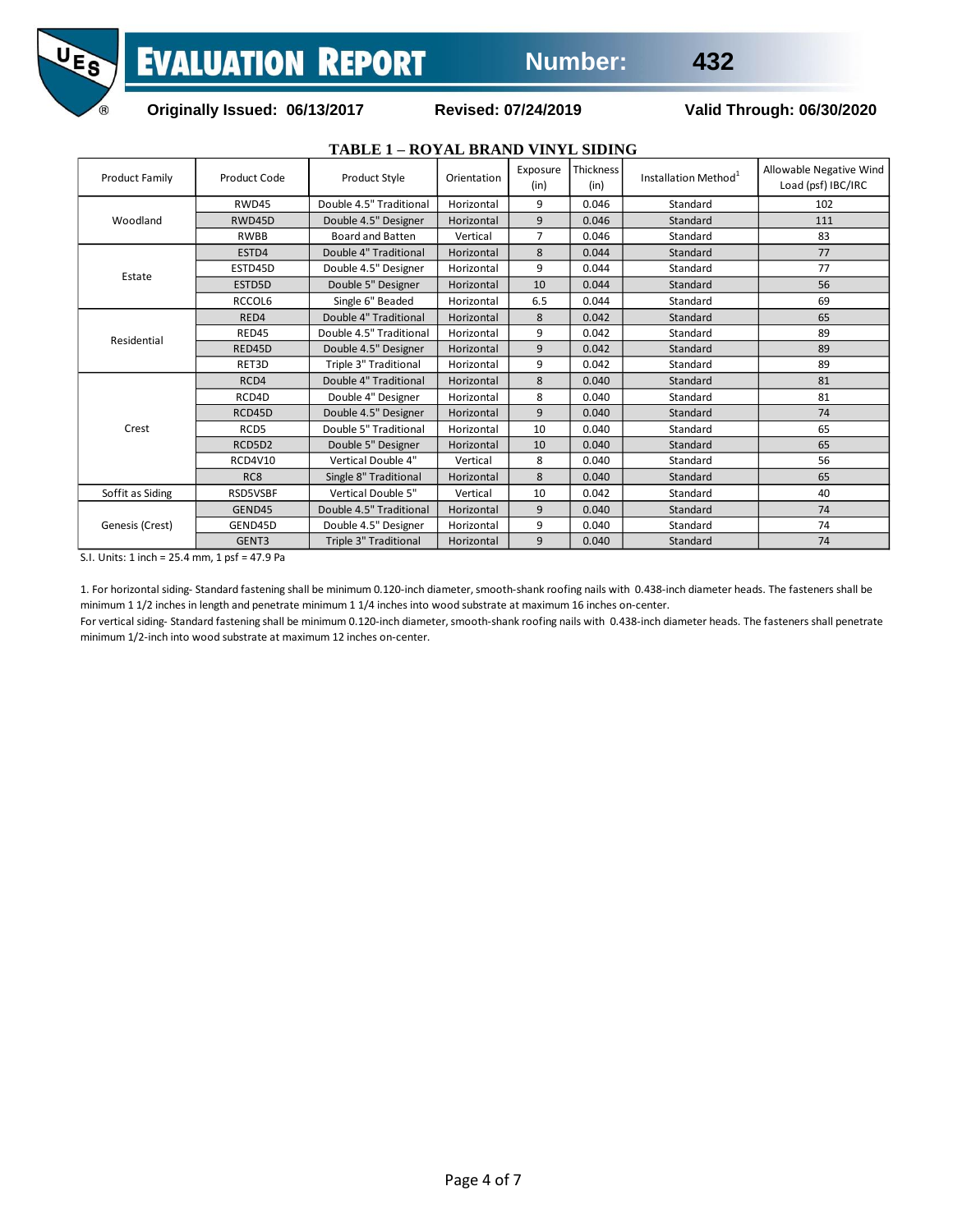

**Originally Issued: 06/13/2017 Revised: 07/24/2019 Valid Through: 06/30/2020**

# **TABLE 2 - EXTERIOR PORTFOLIO BRAND VINYL SIDING**

| <b>Product Family</b> | Product Code      | Product Style           | Orientation              | Exposure<br>(in) | Thickness<br>(in) | Installation Method <sup>1, 2</sup> | Allowable Negative Wind<br>Load (psf) IBC/IRC |
|-----------------------|-------------------|-------------------------|--------------------------|------------------|-------------------|-------------------------------------|-----------------------------------------------|
|                       | D4PPTM            | Double 4" Traditional   | Horizontal<br>Horizontal | 8                | 0.046             | Standard                            | 126                                           |
| Premium Point 360     |                   |                         |                          |                  |                   | 1.5" Ring Nail with Washer          | 246                                           |
|                       | D45PPTM           | Double 4.5" Dutchlap    | Horizontal               | 9                | 0.046             | Standard                            | 124                                           |
|                       |                   |                         | Horizontal               |                  |                   | 1.5" Ring Nail with Washer          | 159                                           |
|                       | S55PPBB           | <b>Board and Batten</b> | Vertical                 | $\overline{7}$   | 0.046             | Standard                            | 83                                            |
|                       | D4STD             | Double 4" Traditional   | Horizontal               | 8                | 0.044             | Standard                            | 74                                            |
|                       |                   |                         | Horizontal               |                  |                   | 1.5" Ring Nail with Washer          | 117                                           |
| Market Square         | D45DLSTD          | Double 4.5" Dutchlap    | Horizontal               | 9                | 0.044             | Standard                            | 68                                            |
|                       |                   |                         | Horizontal               |                  |                   | 1.5" Ring Nail with Washer          | 154                                           |
|                       | D5STD             | Double 5" Traditional   | Horizontal               | 10               | 0.044             | Standard                            | 62                                            |
|                       |                   |                         | Horizontal               |                  |                   | 1.5" Ring Nail with Washer          | 117                                           |
| Carolia Sands         | <b>S65B</b>       | Single 6" Beaded        | Horizontal               | 6.5              | 0.044             | Standard                            | 96                                            |
|                       |                   |                         | Horizontal               |                  |                   | 1.5" Ring Nail with Washer          | 123                                           |
|                       | D4CEDAR           | Double 4" Traditional   | Horizontal               | 8                | 0.042             | Standard                            | 68                                            |
|                       |                   |                         | Horizontal               |                  |                   | 1.5" Ring Nail with Washer          | 77                                            |
|                       |                   | Double 4" Dutchlap      | Horizontal               |                  | 0.042             | Standard                            | 68                                            |
|                       | D4DCG             |                         | Horizontal               | 8                |                   | 1.5" Ring Nail with Washer          | 77                                            |
| Parkview              | D5CEDAR           | Double 5" Traditional   | Horizontal               | 10               | 0.042             | Standard                            | 68                                            |
|                       |                   |                         | Horizontal               |                  |                   | 1.5" Ring Nail with Washer          | 77                                            |
|                       | D5DCG             | Double 5" Dutchlap      | Horizontal               | 10               | 0.042             | Standard                            | 68                                            |
|                       |                   |                         | Horizontal               |                  |                   | 1.5" Ring Nail with Washer          | 77                                            |
|                       | D4EG              | Double 4"               | Horizontal               | 8                | 0.040             | Standard                            | 93                                            |
|                       |                   |                         | Horizontal               |                  |                   | 7/16" x 1.5" Staple                 | 111                                           |
|                       | D4DLEG            | Double 4" Dutchlap      | Horizontal               | 8                | 0.040             | Standard                            | 93                                            |
| Elm Grove             |                   |                         | Horizontal               |                  |                   | 7/16" x 1.5" Staple                 | 111                                           |
|                       | D5DLEG            | Double 5" Dutchlap      | Horizontal               |                  | 0.040             | Standard                            | 93                                            |
|                       |                   |                         | Horizontal               | 10               |                   | 7/16" x 1.5" Staple                 | 111                                           |
|                       | D <sub>4</sub>    | Double 4" Traditional   | Horizontal               | 8                | 0.040             | Standard                            | 83                                            |
| American Dream Edge   | D <sub>4</sub> DL | Double 4" Dutchlap      | Horizontal               | 8                | 0.040             | Standard                            | 83                                            |
|                       |                   |                         | Horizontal               |                  |                   | 1.5" Ring Nail with Washer          | 124                                           |
|                       | D5DL              | Double 5" Dutchlap      | Horizontal               | 10               | 0.040             | Standard                            | 68                                            |
|                       |                   |                         | Horizontal               |                  |                   | 1.5" Ring Nail with Washer          | 71                                            |
|                       | D4DLRO            | Double 4" Dutchlap      | Horizontal               | 8                | 0.038             | Standard                            | 93                                            |
|                       |                   |                         | Horizontal               |                  |                   | 7/16" x 1.5" Staple                 | 111                                           |
|                       | D5DLRO            | Double 5" Dutchlap      | Horizontal               | 10               | 0.038             | Standard                            | 93                                            |
|                       |                   |                         | Horizontal               |                  |                   | 7/16" x 1.5" Staple                 | 111                                           |
| Soffit as Siding      | T <sub>4</sub> SS | Vertical Triple 4"      | Vertical                 | 12               | 0.040             | Standard                            | 40                                            |
|                       | <b>PPSS</b>       | Vertical Triple 3 1/3"  | Vertical                 | 10               | 0.044             | Standard                            | 49                                            |
|                       | D5SA              | Double 5"               | Vertical                 | 10               | 0.038             | Standard                            | 56                                            |

S.I. Units: 1 inch = 25.4 mm, 1 psf = 47.9 Pa

1. For horizontal siding- Standard fastening shall be minimum 0.120-inch diameter, smooth-shank roofing nails with 0.438-inch diameter heads. The fasteners shall be minimum 1 1/2 inches in length and penetrate minimum 1 1/4 inches into wood substrate at maximum 16 inches on-center.

For vertical siding- Standard fastening shall be minimum 0.120-inch diameter, smooth-shank roofing nails with 0.438-inch diameter heads. The fasteners shall penetrate minimum 1/2-inch into wood substrate at maximum 12 inches on-center.

2. Where the installation method above is not listed as "Standard", minimum fastener depth and maximum fastener spacing shall remain as described in Standard fastening, but using the fastener specified in lieu of the smooth-shank roofing nails.

a. The 1.5" Ring Nail with Washer is a 1 1/2" long, 1/8 inch shank diameter, 3/8" head diameter, ring-shank roofing

nail with a 1/8 inch by 3/4 inch diameter fender washer.

b. The 7/16" x 1.5" Staple is minimum 16 gauge staple.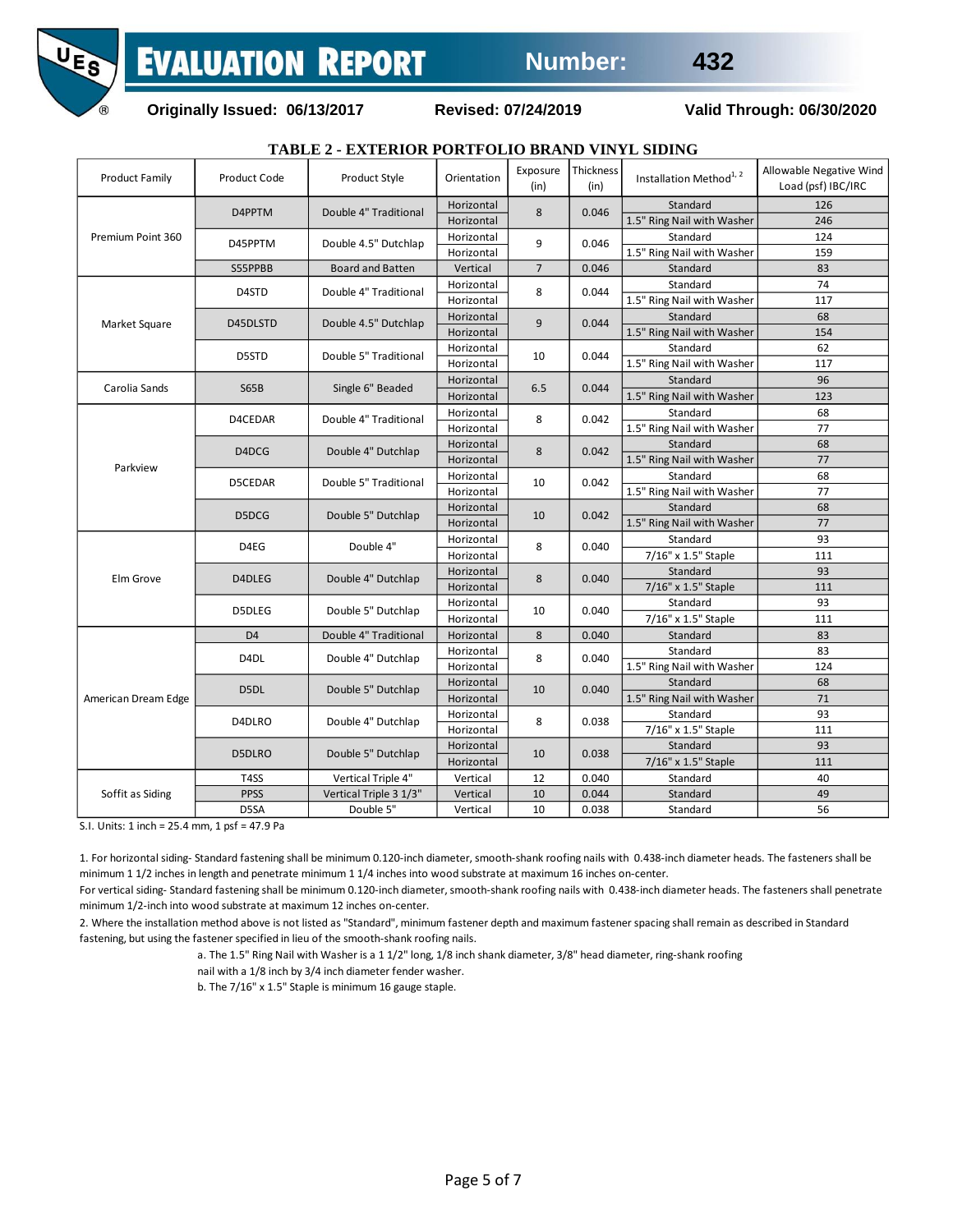

# **Originally Issued: 06/13/2017 Revised: 07/24/2019 Valid Through: 06/30/2020**

|                           |                       |                               | <b>TABLE 3 - INSULATED VINYL SIDING</b> |             |       |                            |                                     |                                               |              |
|---------------------------|-----------------------|-------------------------------|-----------------------------------------|-------------|-------|----------------------------|-------------------------------------|-----------------------------------------------|--------------|
| Brand                     | <b>Product Family</b> | Product<br>Code               | Product Style                           | Orientation | (in)  | Exposure Thickness<br>(in) | Installation Method <sup>1, 2</sup> | Allowable Negative<br>Wind Load (psf) IBC/IRC | R Value      |
| Royal                     | Haven                 | HAVD6                         | Double 6" Traditional                   | Horizontal  | 12    | 1.125                      | Standard                            | 67                                            | 2.21         |
|                           |                       | HAVD45D                       | Double 4.5" Designer                    | Horizontal  | 9     | 1.125                      | Standard                            | 79                                            | 2.74         |
|                           |                       | HAVBB10                       | Double 10" Board & Batten               | Vertical    | 20    | 1.125                      | Standard                            | 35                                            | 2.08         |
|                           |                       | TMD7IP                        | Double 7" Traditional- Wire             | Horizontal  | 14    | 1.125                      | Standard                            | 56                                            | 2.42         |
|                           |                       |                               |                                         | Horizontal  |       |                            | 7/16" x 1.5" Staple                 | 56                                            |              |
| <b>Exterior Portfolio</b> | CraneBoard            | TMT6IP                        | Triple 6" Traditional-Molded            | Horizontal  | 18    | 1.125                      | Standard                            | 53                                            | 2.21<br>2.41 |
|                           |                       | TMT616I                       | Triple 6" Traditional-Wire Cut          | Horizontal  | 18    |                            |                                     | 44                                            |              |
|                           |                       | TMD7IP                        | Double 7" Traditional- Molded           | Horizontal  | 14    | 1.125                      | Standard                            | 68                                            |              |
|                           |                       |                               |                                         | Horizontal  |       |                            |                                     | 68                                            |              |
|                           |                       | D10BBIP                       | Double 10" Board & Batten               | Vertical    | 20    | 1.125                      | Standard                            | 35                                            | 2.14         |
|                           |                       | Quad 4" Traditional<br>TMQ4IP |                                         | Horizontal  | 16    | 1.125                      | Standard                            | 56                                            | 2.57         |
|                           |                       |                               |                                         | Horizontal  |       |                            | 2" ring shank with washer           | 66                                            |              |
|                           |                       | Quad 4.5" Dutchlap<br>TMQ45IP | Horizontal                              |             | 1.125 | Standard                   | 56                                  |                                               |              |
|                           |                       |                               |                                         | Horizontal  | 18    |                            | 2" ring shank with washer           | 66                                            | 2.74         |

# S.I. Units: 1 inch = 25.4 mm, 1 psf = 47.9 Pa

1. For horizontal siding- Standard fastening shall be minimum 0.120-inch diameter, smooth-shank roofing nails with 0.438-inch diameter heads. The fasteners shall be For vertical siding- Standard fastening shall be minimum 0.120-inch diameter, smooth-shank roofing nails with 0.438-inch diameter heads. The fasteners shall be 2. Where the installation method above is not listed as "Standard", minimum fastener depth and maximum fastener spacing shall remain as described in Standard

a. The 2" Ring Nail with Washer is a 1/8 inch shank diameter, 3/8" head diameter, ring-shank roofing nail with a 1/8 inch

b. The 7/16" x 1.5" Staple is minimum 16 gauge staple.